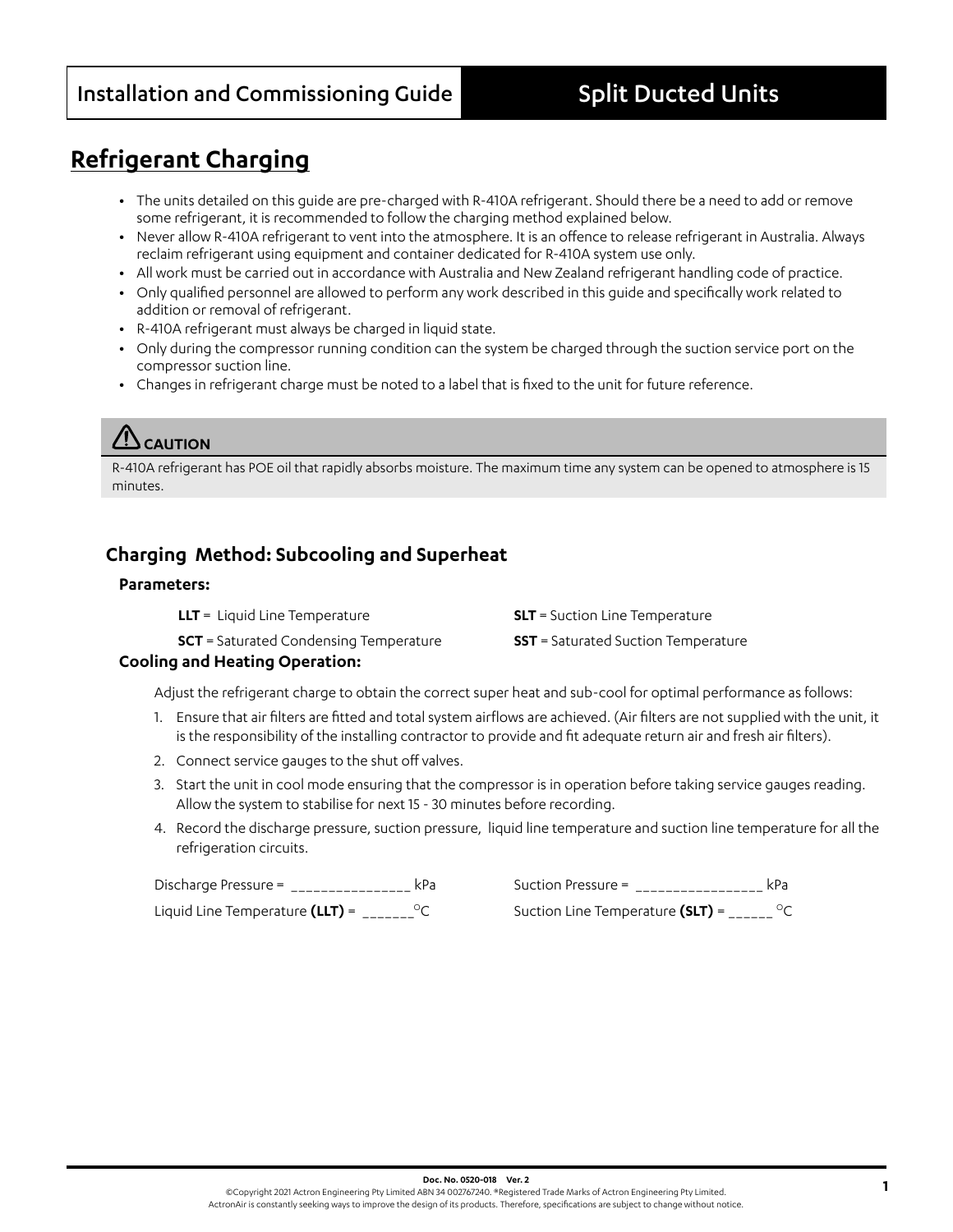removing refrigerant charge.

### **NOTES**

- Accurate pressure and temperature measuring tools should be used to achieve satisfactory results.
- The sensors of thermocouple must be in good contact with the area being measured and must be insulated in order to obtain correct reading.
- For illustration purpose only. Valve location may vary depending on unit model.

# **See Diagram Below: \*** Use weighing scale when adding or SERVICE GAUGES R-410A **\*** REFRIGERANT CONTAINER **DISCHARGE** SHUT OFF VALVE SUCTION SHUT OFF VALVE

### **Checking for Subcooling**

- 1. From the R-410A Pressure / Temperature Chart record the corresponding Saturated Condensing Temperature (**SCT**) at the given discharge pressure.
- 2. Calculate the system subcooling using the formula below:

### **Subcooling = SCT - LLT**

- 3. If subcooling is within the range (see charging table), there is no need to add/remove refrigerant.
	- If subcooling is lower than minimum, the system is undercharged, it is necessary to add refrigerant.

• If subcooling is higher than maximum, the system is overcharged, it is necessary to remove refrigerant. Allow the systems to stabilise (15 - 30 mins) and repeat the steps 1-3 until subcooling falls within the range specified in the Subcooling/Superheat Table below.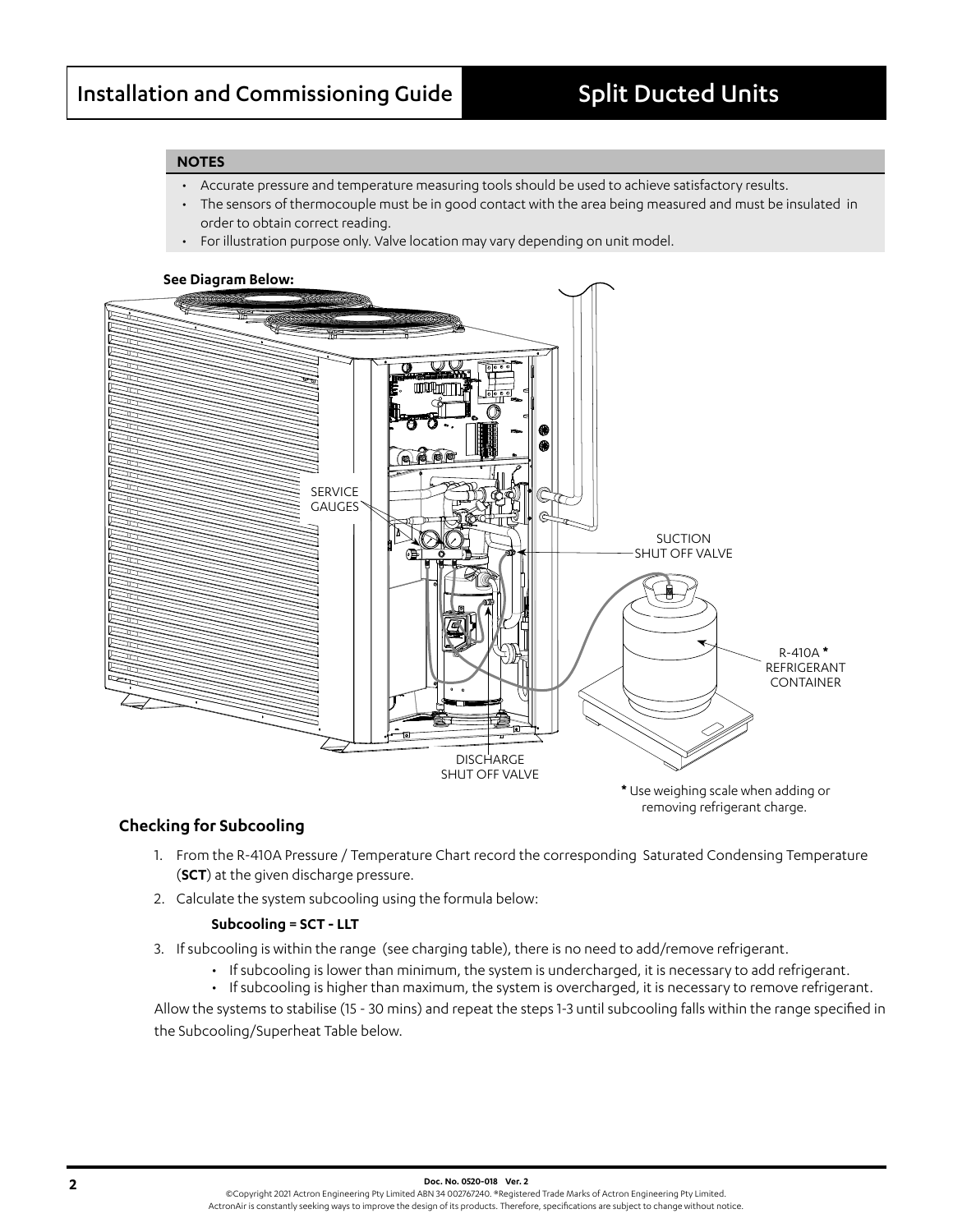### **Checking for Superheat**

Maintaining the correct superheat is important for ensuring the evaporator is achieving maximum capacity and avoiding excessive liquid refrigerant returning to the compressor.

- 1. From the R-410A Pressure/Temperature Chart record the corresponding Saturated Suction Temperature (**SST**) at the given suction pressure.
- 2. Calculate the system super heat using the formula below:

#### **Superheat = SLT -SST**

- 3. If superheat is within the range (see charging table), there is no need to add/remove refrigerant.
	- If superheat is lower than minimum, it means that liquid refrigerant may be returning to compressor. It is necessary to remove refrigerant or check EEV settings.
	- If superheat is higher than maximum, it means that refrigeration capability of evaporator is not fully maximised. It is necessary to add refrigerant charge or check EEV settings.

Allow the systems to stabilise (15 - 30 mins) and repeat the steps 1-3 until superheat falls within the range specified in the table below.

| Subooling/Superheat Table |           |            |           |  |  |  |  |
|---------------------------|-----------|------------|-----------|--|--|--|--|
|                           | Cooling   |            | Heating   |  |  |  |  |
| Subcooling                | Superheat | Subcooling | Superheat |  |  |  |  |
| $4 - 8$                   | $2 - 8$   | $10 - 14$  | $2 - 8$   |  |  |  |  |

### **NOTES**

The above subcooling and superheat recommendations are based on the following rated conditions:

• Cooling: 35°C DB outdoor, air entering indoor at 27°C DB / 19°C WB.

• Heating:  $7^{\circ}$ C DB / 6 $^{\circ}$ C WB outdoor, air entering indoor at 20 $^{\circ}$ C DB Nominal indoor airflow.